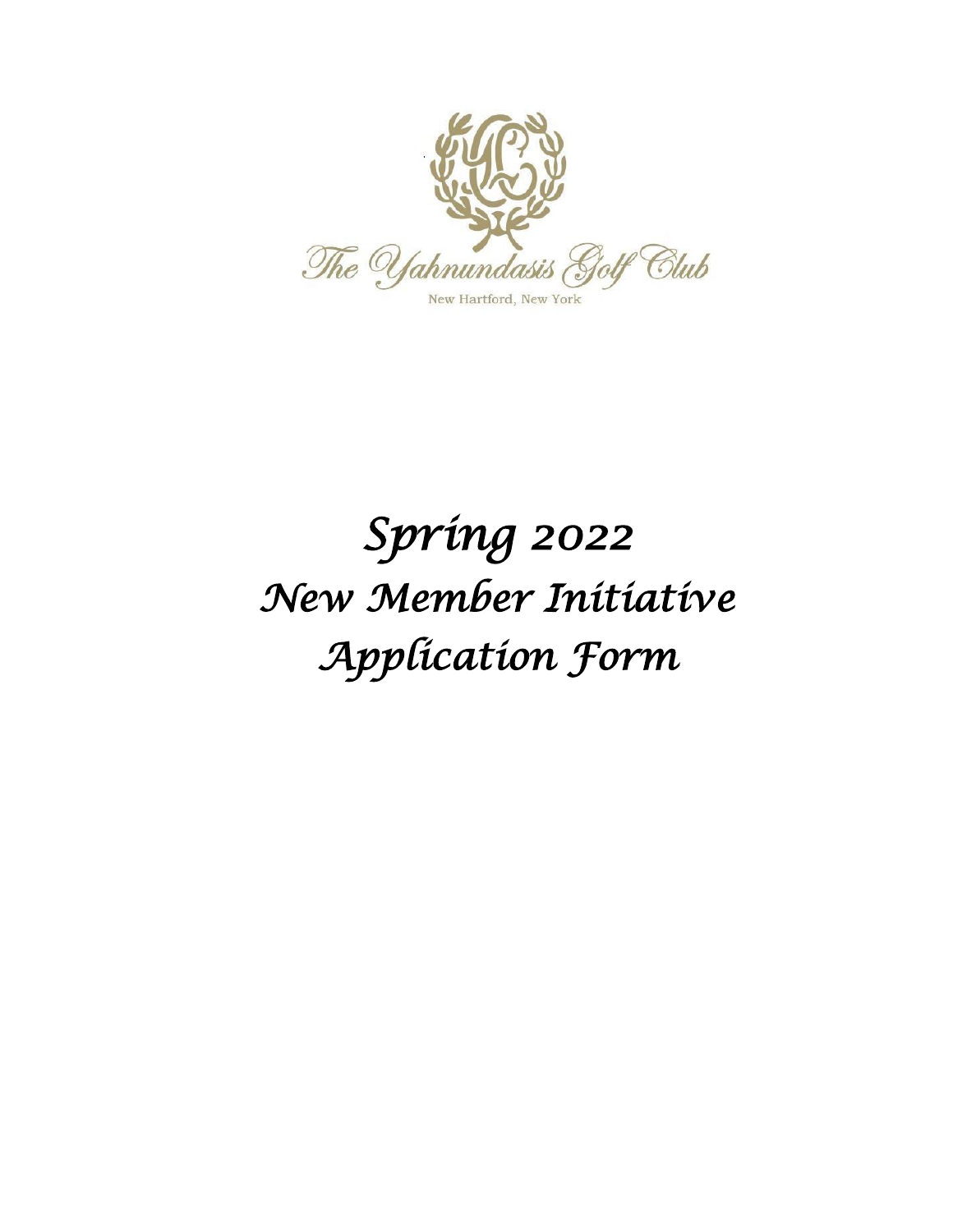

## **MEMBERSHIP APPLICATION FORM**

YAHNUNDASIS GOLF CLUB SENECA TURNPIKE, NEW HARTFORD, NY 13413 CLUBHOUSE – 315-732-6123 FAX – 315-732-5439 **Spring 2022**

### **CLASS OF MEMBERSHIP (YGC bills membership dues one month in advance)**

- □ \*23\* HOUSEHOLD GOLF
- □ \*23\* SINGLE GOLF (Ages 36 and over)
- □ \*23\* ASSOCIATE GOLF (Ages 30-35)
- □ \*23\* ASSOCIATE GOLF (Ages 25-29)
- □ \*23\* ASSOCIATE GOLF (Ages 20-24)
- □ \*23\* SOCIAL

Dues Billing Preference \_\_\_\_\_Initial **(Prepayment Promotion)**

#### **CANDIDATE INFORMATION - CONFIDENTIAL**

| Marital Status Single Married Wedding Anniversary Date__________________________                     |  |  |
|------------------------------------------------------------------------------------------------------|--|--|
| Social Security #_______________________Driver's License #______________________State ______________ |  |  |
|                                                                                                      |  |  |
|                                                                                                      |  |  |
|                                                                                                      |  |  |
|                                                                                                      |  |  |
|                                                                                                      |  |  |
|                                                                                                      |  |  |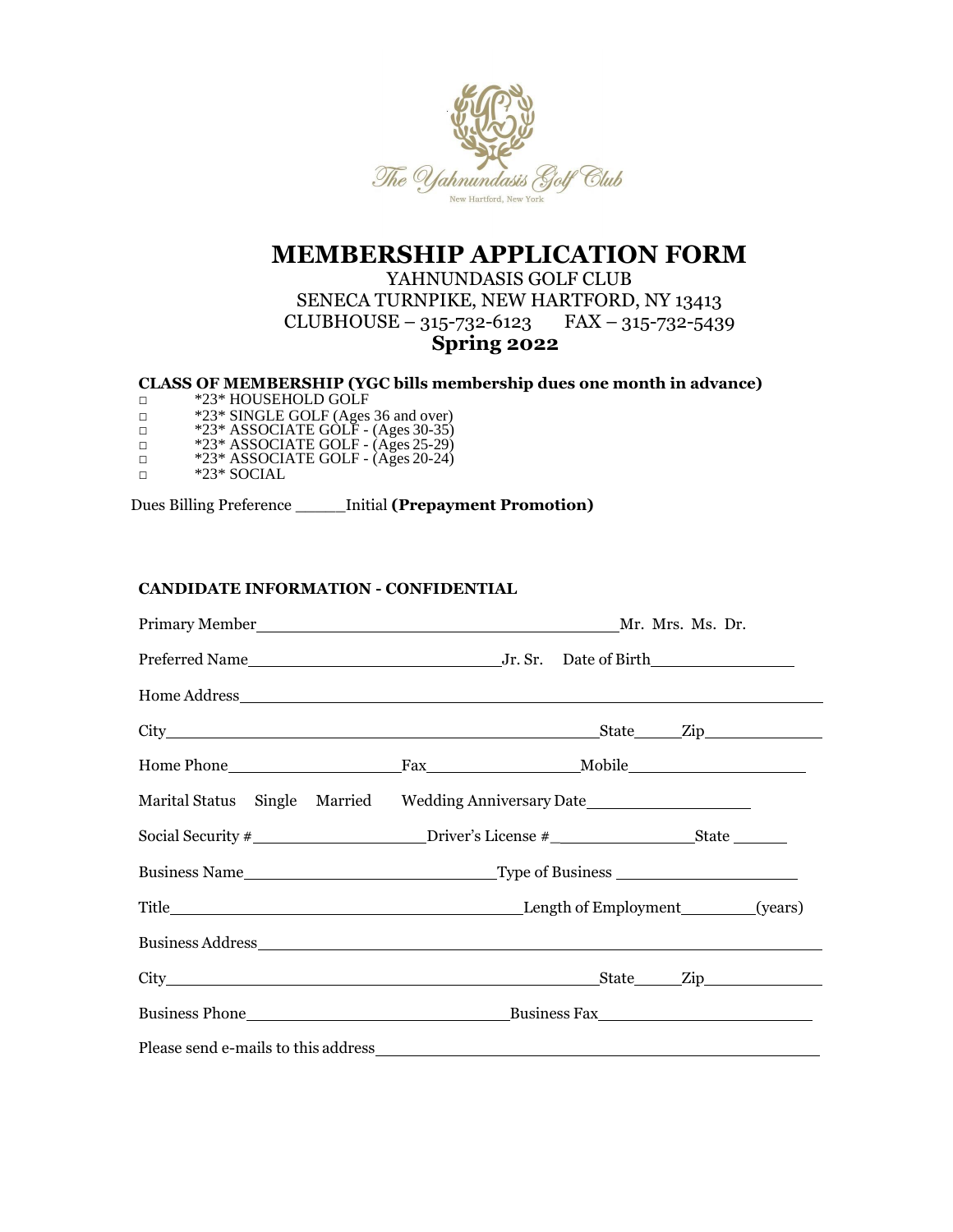#### **MEMBER PRIMARY SPONSORS**

|                                                                                                                     | (Signature required) |
|---------------------------------------------------------------------------------------------------------------------|----------------------|
|                                                                                                                     | (Signature required) |
|                                                                                                                     |                      |
| <b>FAMILY INFORMATION:</b>                                                                                          |                      |
| Spouse Name                                                                                                         |                      |
|                                                                                                                     |                      |
|                                                                                                                     |                      |
| DEPENDENT CHILDREN (Unmarried children under 26 residing with Candidate)                                            |                      |
| Name(s)                                                                                                             | Date of Birth        |
|                                                                                                                     |                      |
| <u> 1980 - Jan James James Jan James James James James James James James James James James James James James Ja</u> |                      |
|                                                                                                                     |                      |
|                                                                                                                     |                      |

#### **CREDIT CARD AUTHORIZATION FOR ACCOUNT**

I agree to enroll in Autopay on the Plastiq website (yahnundasis.plastiq.com). I will maintain a current credit/debit card account through Plastiq and hereby authorize said credit/debit card to be charged on the 10th of every month. Members will be allowed to sign for member charges in our Clubhouse Restaurant and Golf Shop.

Valid email address for registration:

Signature of Agreement Date

*By signing and submitting this form, I understand that the election to Membership in The Yahnundasis Golf Club is expressly conditioned upon the approval of the Board of Governors. I agree and consent that The Yahnundasis Golf Club may investigate my personal and employment background, credit status and inquire into other matters concerning my record of financial and personal responsibility. If I am elected to Membership, I agree to remain a Member of the Club for the initial 12 months of my Membership provided that the annual dues billed to my account remain the same for such period.*

Applicant (Signature required)